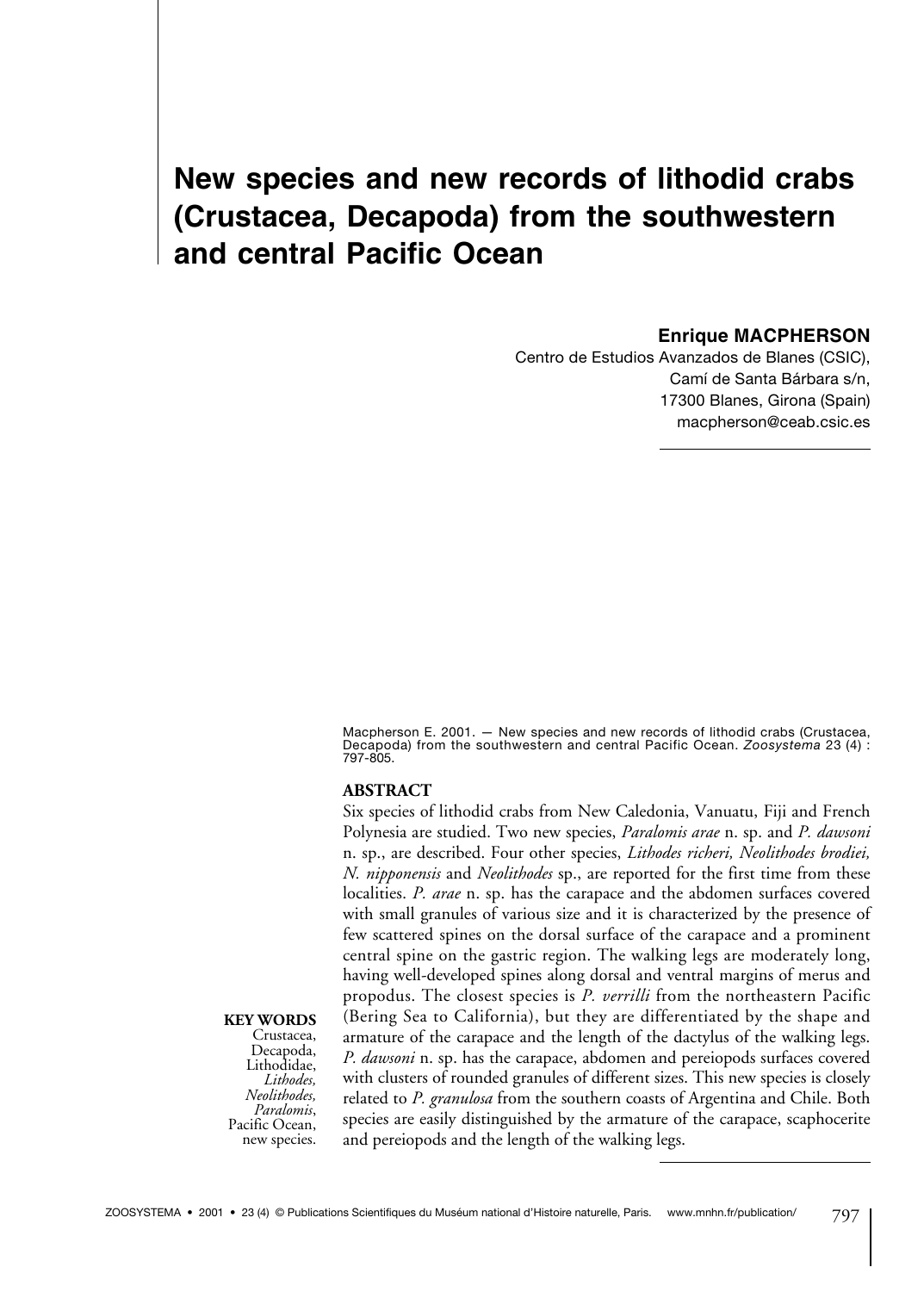## **RÉSUMÉ**

*Nouvelles espèces et nouvelles occurrences des crabes lithodidés (Crustacea, Decapoda) dans l'océan Pacifique sud occidental et central.*

Six espèces de Lithodidae de Nouvelle-Calédonie, Vanuatu, Fidji et Polynésie française sont étudiées. Deux espèces nouvelles, *Paralomis arae* n. sp. et *P. dawsoni* n. sp., sont décrites. Quatre autres espèces, *Lithodes richeri, Neolithodes brodiei, N. nipponensis* et *Neolithodes* sp. sont signalées pour la première fois pour les localités étudiées. *P. arae* n. sp. a la surface de la carapace et l'abdomen avec de nombreux granules de tailles différentes et elle est caractérisée par la présence d'épines peu nombreuses sur la surface dorsale de la carapace et une épine proéminente dans la région gastrique. Les pattes ambulatoires sont relativement longues, garnies d'une série d'épines fortes sur les bords dorsal et ventral du mérus et propode. La plus proche espèce est *P. verrilli* du Pacifique nord-est (mer de Bering jusqu'à la Californie), mais elles se différencient par la forme et l'ornementation de la carapace et par la longueur des dactyles des pattes ambulatoires. *P. dawsoni* n. sp. a la carapace, l'abdomen et les péréiopodes couvertes par des groupes de granules de tailles différentes. Cette nouvelle espèce est proche de *P. granulosa* des côtes sud de l'Argentine et du Chili. Elles peuvent se distinguer par l'ornementation de la carapace, du scaphocerite et des péréiopodes et par la longueur des pattes ambulatoires.

# **MOTS CLÉS**

Crustacea, Decapoda, Lithodidae,<br>Lithodes, *Lithodes*, *Neolithodes*, *Paralomis*, océan Pacifique, nouvelles espèces.

# INTRODUCTION

The family Lithodidae Samouelle, 1819, in the Pacific Ocean, has received some attention in the last years, indicating the presence of a rich fauna, mainly belonging to the genera *Lithodes* Latreille, 1806, *Neolithodes* A. Milne Edwards & Bouvier, 1894 and *Paralomis* White, 1856 (Macpherson 1988, 1990; Dawson 1989; Ikeda 1998). At present, the genus *Lithodes* comprises 18 species, with seven species known from the western and central Pacific, the genus *Neolithodes* has eight species, three of them present in the same area, and the most diverse genus *Paralomis* has 52 species, with 18 species cited in the area.

During the Cruises MUSORSTOM 8 to Vanuatu, MUSORSTOM 9 to Marquesas Islands, MUSORSTOM 10 to Fiji (Richer de Forges *et al.* 1996, 1999, 2000a, b) and several additional sampling carried out in New Caledonia, specimens of the family Lithodidae were obtained. These specimens have been examined, and those of the genus *Paralomis* have proven to represent two new species.

The types of the new species and other specimens are deposited in the collections of the Muséum national d'Histoire naturelle, Paris (MNHN). The measurements given are of carapace length  $\times$  carapace width, excluding rostrum and lateral spines, respectively. The terminology used follows Macpherson (1988, 1990, 1992) and Saint-Laurent & Macpherson (1997).

## **SYSTEMATICS**

# Family LITHODIDAE Samonelle, 1819 Genus *Lithodes* Latreille, 1806

## *Lithodes richeri* Macpherson, 1990

*Lithodes richeri* Macpherson, 1990: 219, figs 1a, 2b.

MATERIAL EXAMINED. — **Vanuatu.** MUSORSTOM 8, stn CP 1076, 15°53'S, 167°30'E, 1100-1191 m, 4.X.1994, 1  $\delta$  48 × 46 mm (MNHN-Pg 5938). -Stn CP 1125, 15°57'S, 166°38'E, 1160-1220 m, 10.X.1994, 1  $\delta$  59  $\times$  58 mm (MNHN-Pg 5939). — Stn CP 1129, 16°00'S, 166°39'E, 1014-1050 m, 10.X.1994,  $1 \delta$  11 × 11 mm (MNHN-Pg 5940).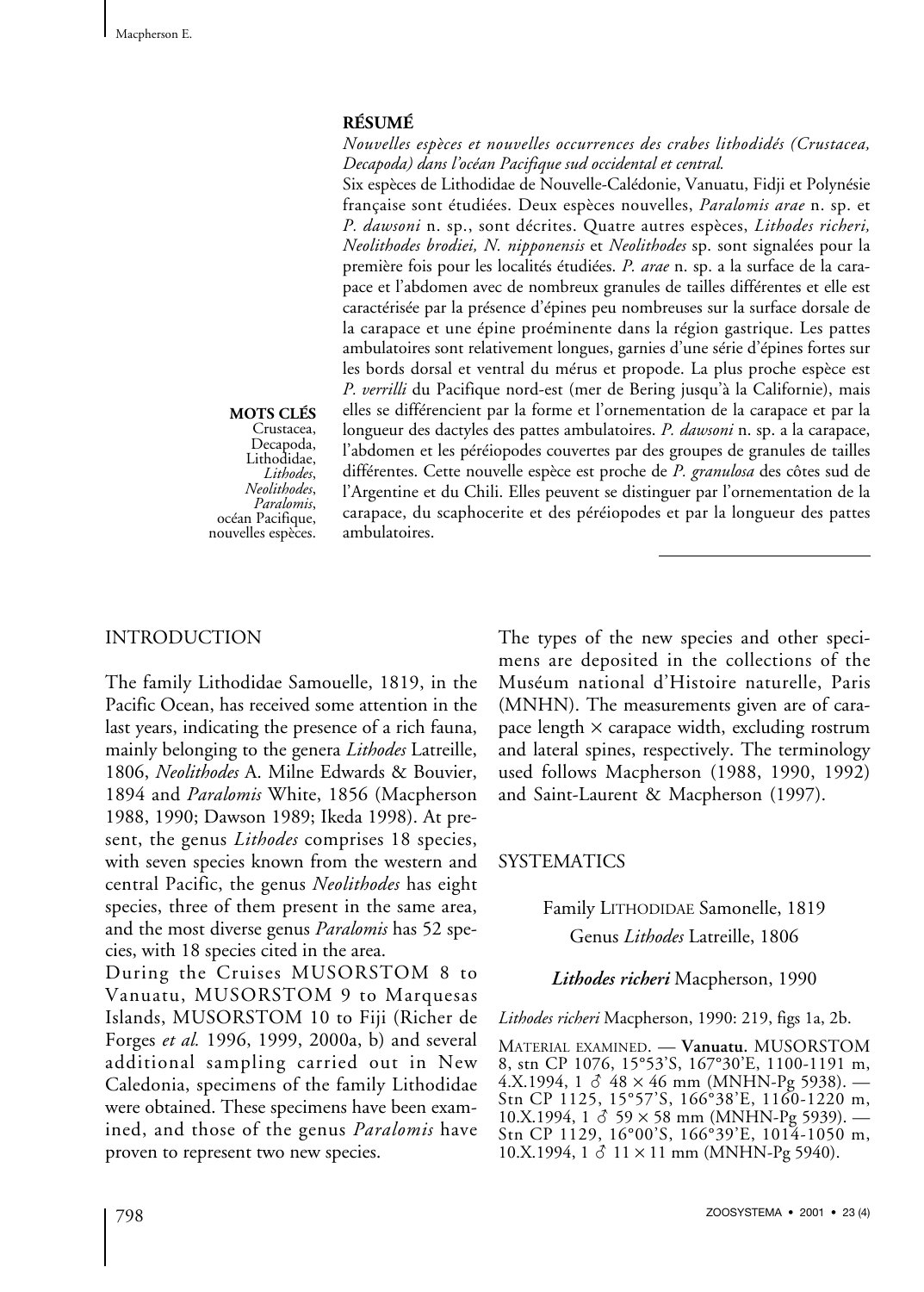#### REMARKS

The species was previously known only from the type locality (New Caledonia, depth unknown) and probably from New Zealand and south-east Australia (see McLay 1988). The present material extends its geographic distribution slightly to the north (Vanuatu), between 1014 and 1220 m.

> Genus *Neolithodes* A. Milne Edwards & Bouvier, 1894

*Neolithodes brodiei* Dawson & Yaldwyn, 1970

*Neolithodes brodiei* Dawson & Yaldwyn, 1970: 227. — McLay 1988: 36, fig. 3. — Dawson 1989: 318 (list and references).

MATERIAL EXAMINED. — **Vanuatu.** MUSORSTOM 8, stn CP 1126, 15°58'S, 166°39'E, 1126-1260 m, 10.X.1994, 1  $\delta$  109 × 98 mm (MNHN-Pg 5941).

#### REMARKS

The species has previously been cited in southeastern Australia and New Zealand, in 798-1120 m. The present specimen extends its geographic distribution to the north, in 1126-1260 m.

#### *Neolithodes nipponensis* Sakai, 1971

*Neolithodes nipponensis* Sakai, 1971: 7, figs 1a-f, pl. 8; 1976, 697, figs 378a-f, pl. 244. — Dawson 1989: 318 (list and references). — Ikeda 1998: 47, pl. 65.

MATERIAL EXAMINED. — **Fiji.** MUSORSTOM 10, stn CP 1361, 18°00.00'S, 178°53.71'W, 1058-1091 m, 13.VIII.1998,  $1 \delta$  138 × 127 mm (MNHN-Pg 5942). BORDAU 1, stn CP 1458, 17°21.52'S, 179°28.00'W, 1216-1226 m, 5.III.1999, 1  $\delta$  73  $\times$ 64 mm (MNHN-Pg 5943).

#### REMARKS

The species has previously been cited in Japan, between 200 and 950 m. This new occurrence extends the distribution range of the species southwards to Fiji, and its depth range to 1058-1091 m.

## *Neolithodes* sp.

MATERIAL EXAMINED. — **Marquesas Islands.** MUSORSTOM 9, stn CP 1278, 7°52.1'S, 140°38.6'W, 1000 m, 5.IX.1997, 1 juv. 9 × 7.5 mm (MNHN-Pg 5944).

#### REMARKS

The genus *Neolithodes* has not been cited in the Central Pacific. However, the specimen from Marquesas Islands is quite small to be identified accurately. The specimen seems to belong to the group of species in which the carapace, cheliped and walking legs have no spinules or granules, in addition to the main spines, e.g., *N. diomedeae* (Benedict, 1894) from the southwestern Atlantic and eastern Pacific, *N. vinogradovi* Macpherson, 1988, from the eastern Indian ocean and southwestern Pacific (Macpherson 1988, 1990).

## Genus *Paralomis* White, 1856

## *Paralomis arae* n. sp. (Figs 1-3)

TYPE MATERIAL. — **Fiji.** MUSORSTOM 10, stn CP 1361, 18°00.00'S, 178°53.71'W, 1058-1091 m, 13.VIII.1998, 1 & holotype 74.5 mm × 72.0 mm (MNHN-Pg 5945).

ETYMOLOGY. — The name *arae* is one of the southern hemisphere constellations (the Altar).

DISTRIBUTION. — Fiji, 1058-1091 m.

#### **DESCRIPTION**

Carapace more or less hexagonal, as long as wide. Dorsal carapace surface covered with small granules of various size. Granules usually with several setae. Regions well-defined. Gastric region rather more prominent than other regions, with a thick spine on apex. Pair of thick granules between median spine and gastro-cardiac groove. Prominence of cardiac and branchial regions similar. Cardiac region with four thick granules in square pattern. Each branchial region with one median spiniform granule and two smaller thick granules near intestinal region (Figs 1; 2A, B).

Basal spine of rostrum more or less horizontal, slightly overreaching end of corneae, with spiniform tubercles on ventral side; two divergent dorsal spines, upwardly directed, extending well past end of corneae. External orbital spine slightly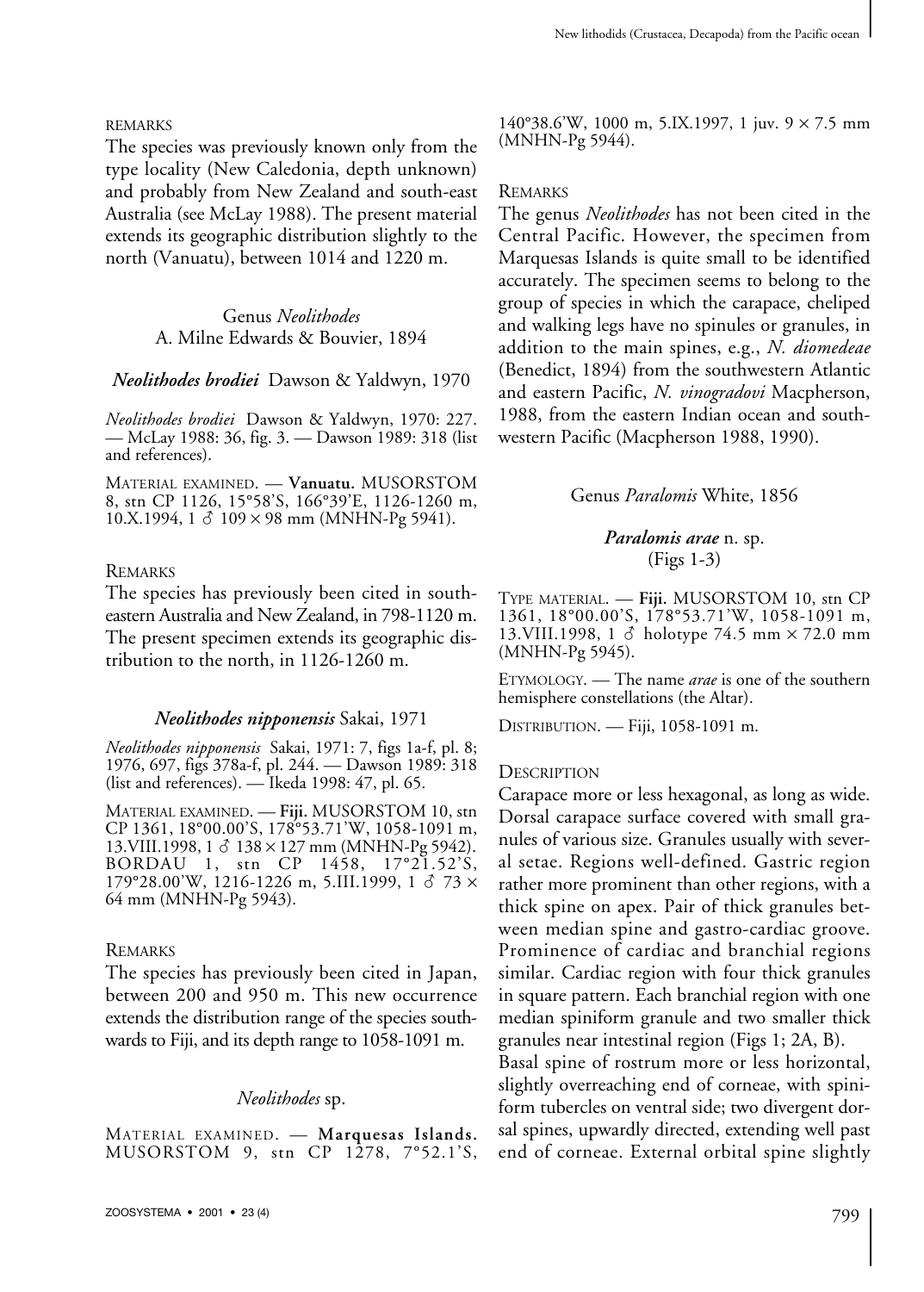

Fig. 1. - *Paralomis arae* n. sp., holotype  $\delta$  cl 74.5 mm (MNHN-Pg 5945), dorsal view.

shorter than eyes. Anterolateral spine slightly shorter than external orbital, one small spine before cervical groove. Eight to nine spines on branchial lateral edge, more developed on anterior part of branchial border. Posterolateral angle with small crest, with some spinulous granules. Posterior border with some spiniform granules.

Abdomen plates smooth, with numerous granules of various size.

Ocular peduncles with several thick terminal spines. Basal segment of antennal peduncle with strong distolateral and distomesial spines. Scaphocerite with long, central spine, reaching end of last segment of antennal peduncle, two long spines and two or three smaller spines on lateral border; mesial margin with three well-developed spines; three or four spines of various size on dorsal side (Fig.3). Chelipeds bearing thick spines on mesial border of merus, carpus and hand. Some large, more or less acute granules on dorsal surface of merus, carpus and hand. Lateral border of hand with spines. Numerous tuft of setae scattered on mesial and lateral borders and dorsal surface of articles (Fig. 2C).

Walking legs moderately long. First and second walking legs slightly longer than third. Third walking leg about two times carapace length; some acute granules on terminal border of coxa; merus shorter than carapace length, about two times longer than carpus and about 1.3 time longer than propodus, with thick spines of various size along dorsal and ventral borders, few spines on posterior surface; carpus with spines along dorsal margin; propodus 1.2 time longer than dactylus, with well-developed spines along dorsal and ventral margins; dactylus slightly curved, with several spines on proximal portion of dorsal edge and with corneous spinules along ventral margin. Scattered tuft of setae on posterior surface, dorsal and ventral margins of articles (Fig.2D).

## REMARKS

*Paralomis arae* n. sp. belongs to the group of species with few scattered spines on the dorsal surface of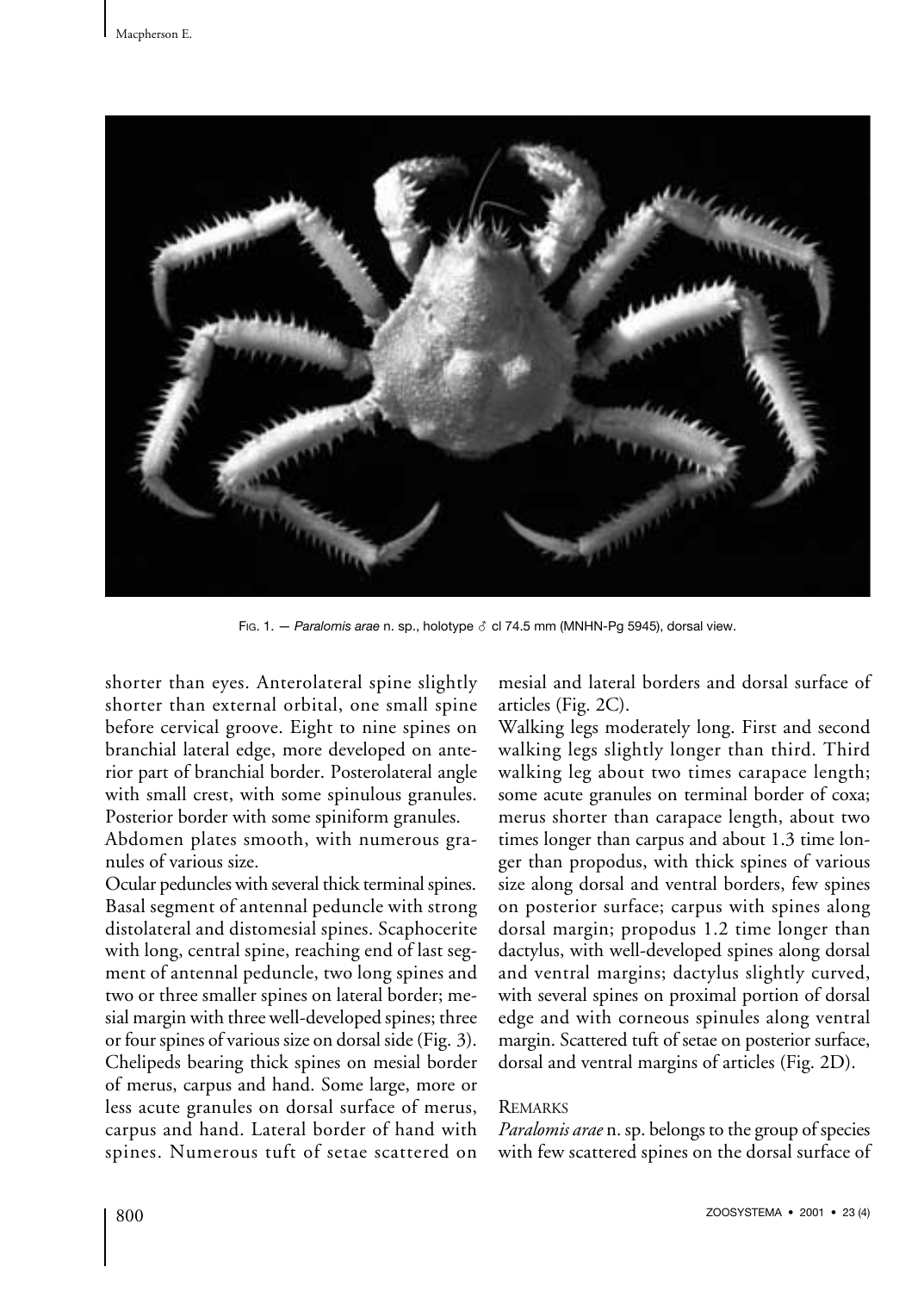

FiG. 2. *— Paralomis arae* n. sp., holotype ♂ cl 74.5 mm (MNHN-Pg 5945); **A**, carapace, lateral view; **B**, anterior part of carapace,<br>dorsal view; **C**, right cheliped; **D**, third left ambulatory leg.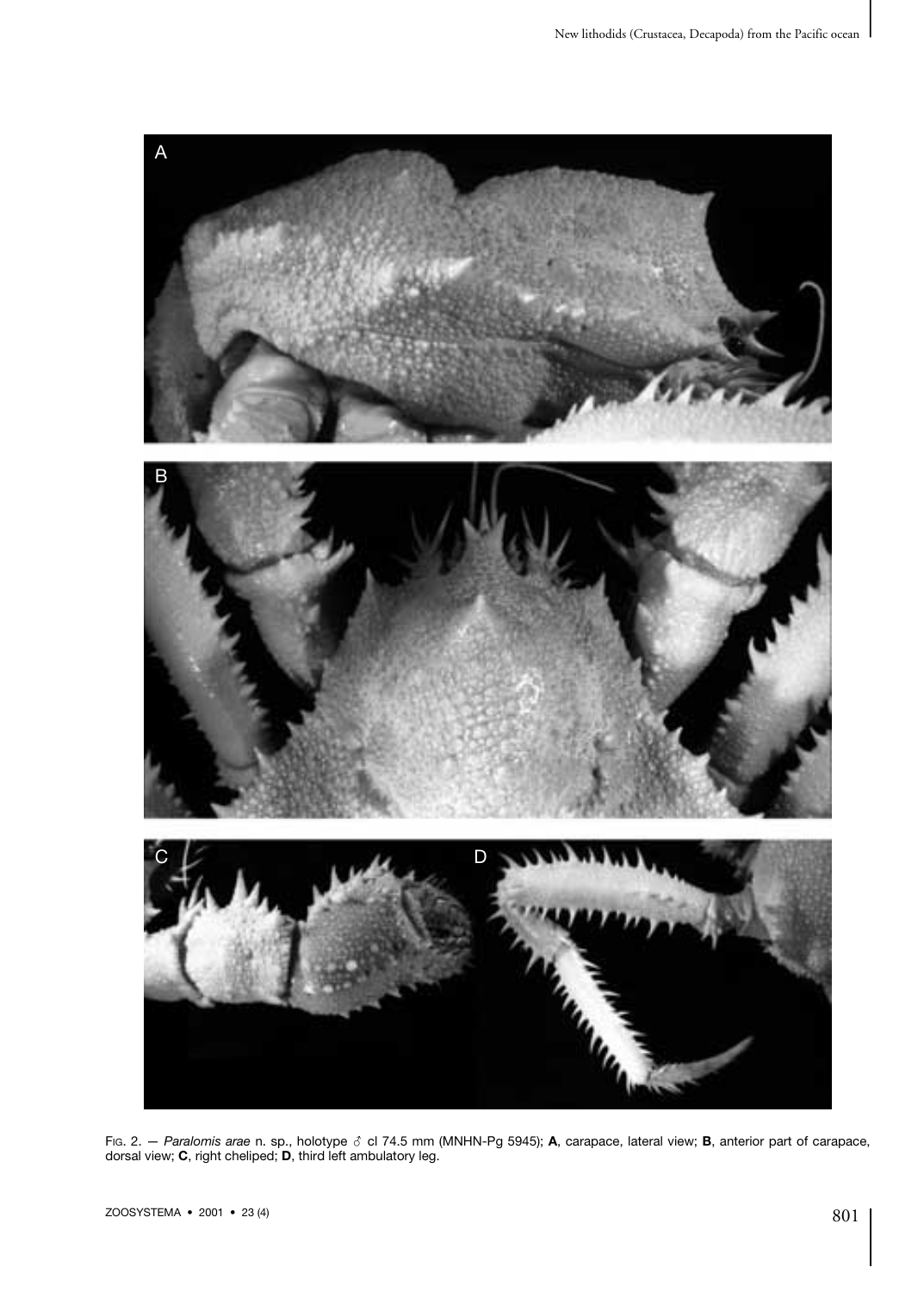

Fig. 3. - Paralomis arae n. sp., holotype  $\delta$  cl 74.5 mm (MNHN-Pg 5945), anterior portion of carapace, including rostrum, eyes and antennal scaphocerite, dorsal view. Scale bar: 5 mm.

the carapace, covered with small, rounded granules varying in size and a prominent gastric region with one central spine. The closest congeners are: *P. verrilli* (Benedict, 1895) from Bering Sea to California, 850 to 3290 m; *P. otsuae* Wilson, 1990 from Peru and Chile, 1740 and 1860 m and *P. formosa* Henderson, 1888, from the southeastern Atlantic, 400-1600 m (Sakai 1976; Takeda *et al*. 1984; Wilson 1990; Macpherson 1992).

*Paralomis arae* n. sp. resembles the types of *P. verrilli* (National Museum of Natural History, Washington, D-5685), but it is distinguished by features such as:

– carapace as long as wide in the new species, clearly wider than long in *P. verrilli*;

– granules on dorsal carapace surface and posterolateral crest in *P. verrilli* more prominent than in *P. arae* n.sp.;

– dactylus of the walking legs in *P. verrilli* as long or longer than propodus, clearly shorter in the new species.

The new species is also similar to *P. otsuae*. However, the spines on the walking legs and chelipeds are much more developed in *P. arae* n. sp. than in *P. otsuae*. Furthermore, *P. arae* n. sp. has the rostrum with several spiniform tubercles on the ventral border and the scaphocerite has some spines on the dorsal side, whereas in *P. otsuae* the rostrum only has one spinule on the ventral border and the scaphocerite is smooth on the dorsal side.

*Paralomis arae* n. sp. is clearly differentiated from *P. formosa* by the spines on the dorsal surface and lateral borders of the carapace, much more developed in *P. formosa* than in the new species.

# *Paralomis dawsoni* n. sp. (Fig. 4)

*Paralomis* sp. Macpherson 1990: 225, figs 2c, 4.

TYPE MATERIAL. — **New Caledonia**. Trap, seaward side of the reef, holotype 1 ov.  $\stackrel{\circ}{\sim}$  71  $\times$  72 mm (MNHN-Pg 4278);  $3 \begin{bmatrix} 2 \end{bmatrix}$  paratypes 62  $\times$  60 to 72  $\times$ 72 mm (MNHN- Pg 4275, 4279).

ETYMOLOGY. — This species is dedicated to E.W.Dawson, National Museum of New Zealand, for his important contribution to lithodid taxonomy.

DISTRIBUTION. — New Caledonia.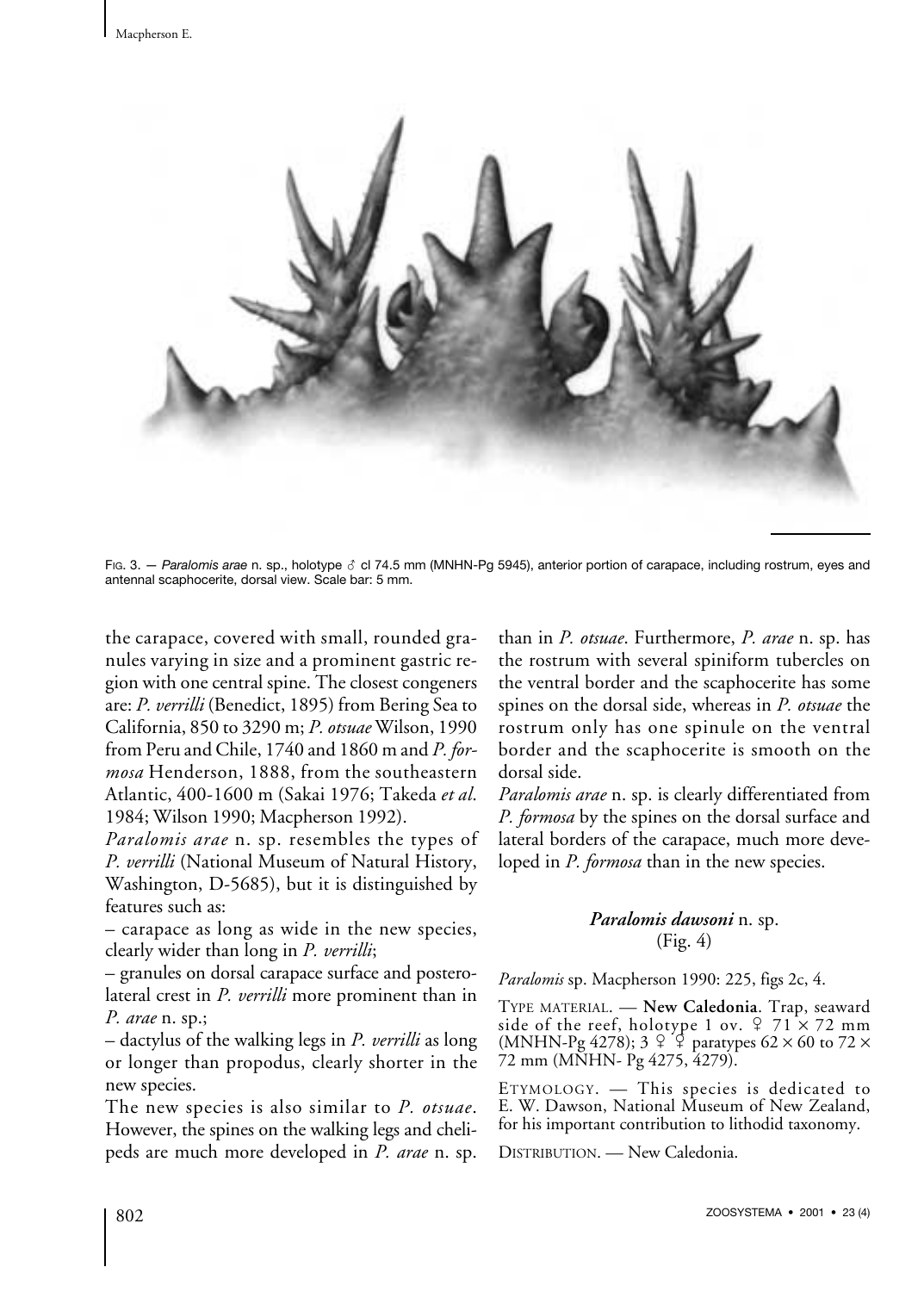

Fig. 4. — Paralomis dawsoni n. sp., holotype ov. ♀ cl 71 mm (MNHN-Pg 4278); A, dorsal view; B, right cheliped; C, third left ambulatory leg.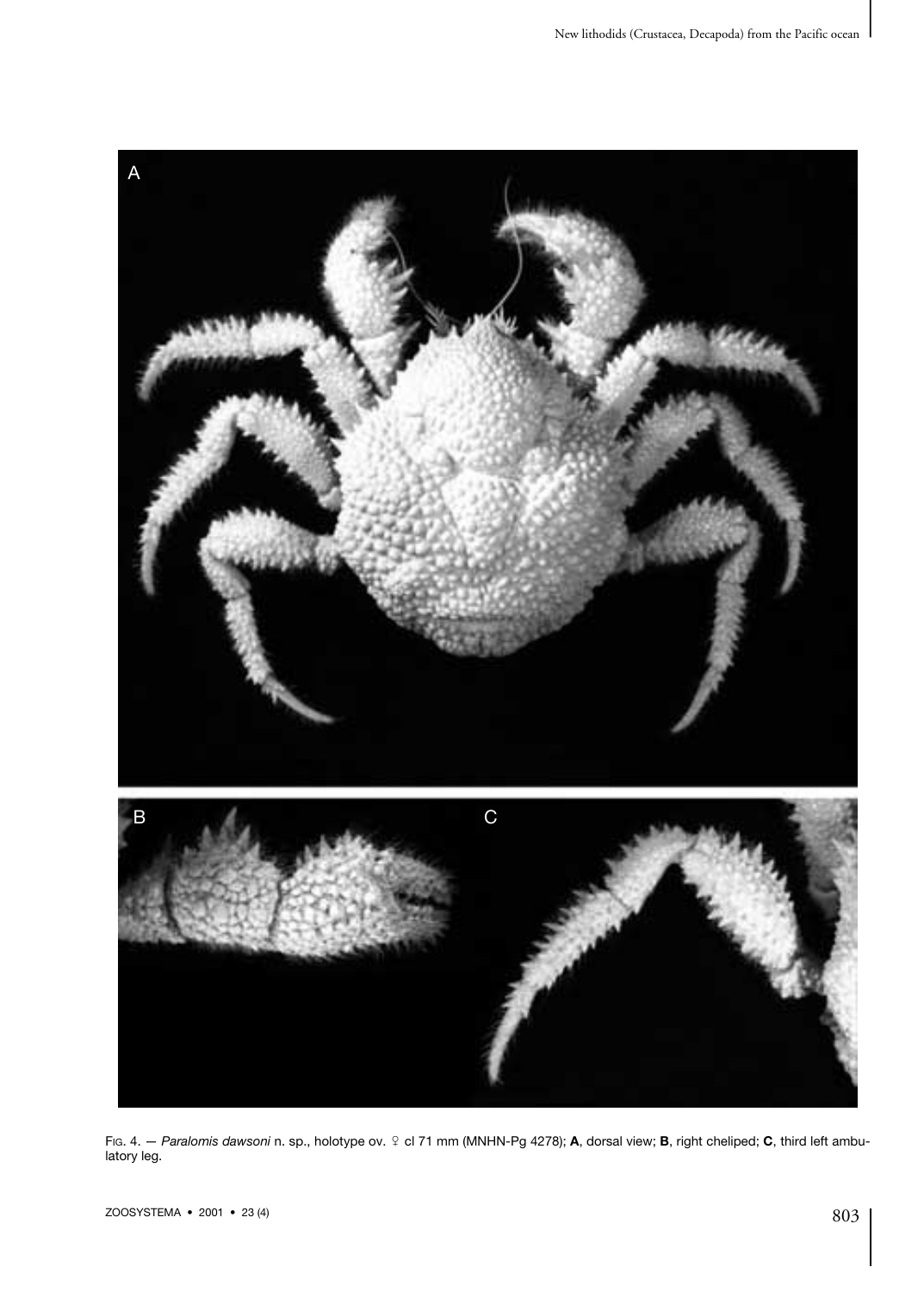# **DESCRIPTION**

Carapace more or less hexagonal, as long as wide, surface covered with rounded, clustered granules of different sizes. Granules with several short setae. Regions well-defined. Gastric region slightly more prominent than rest. Prominence of cardiac and branchial regions similar (Fig. 4A).

Basal spine of rostrum short more or less horizontal, slightly overreaching end of corneae, with several granules on ventral side; pair of somewhat divergent, dorsal spines, pointing slightly upwards, not exceeding end of corneae. External orbital spine shorter than eyes. Anterolateral spine slightly shorter than external orbital. Anterolateral margins of carapace with 11 to 13 stout spines, of different size, extending to level of gastro-cardiac groove. Posterolateral and posterior borders with granules.

Abdomen plates with numerous rounded granules of various size.

Ocular peduncles with several thick terminal and dorsal spines.

Basal segment of antennal peduncle with strong distolateral and distomesial spines. Scaphocerite with a long, central spine, slightly overreaching end of last segment of antennal peduncle, two or three long spines and two to four smaller spines on lateral border; mesial margin with three to five spines; some acute granules on dorsal side (Macpherson 1990: fig. 4).

Chelipeds with merus armed with spines in terminal border, one spine larger than others; carpus with six to seven well-developed spines not situated on a crest; numerous spines, less developed than spines of carpus, on dorsal border of hand; numerous granules scattered over all articles; numerous tuft of setae scattered on mesial and lateral borders and dorsal surface of articles (Fig. 4B).

Walking legs moderately long, with numerous granules on posterior surface of articles. First and second walking legs slightly longer than third. Third walking leg less than 1.5 time carapace length; some acute granules on terminal border of coxa; merus about 1.5 time longer than carpus and about 1.3 time longer than propodus, with spines of various size along dorsal and ventral borders;

carpus with spines along dorsal margin; propodus as long as dactylus, with well-developed spines along dorsal margin and some smaller spines along ventral edge; dactylus slender, slightly curved, with several spines on proximal portion of dorsal edge and with corneous spinelets along ventral margin. Scattered tuft of setae on posterior surface, dorsal and ventral margins of articles (Fig. 4C).

# **REMARKS**

*Paralomis dawsoni* n.sp. belongs to the group of species with the carapace, abdomen and pereiopods surfaces densely covered with clusters of rounded granules, varying in size, without spiniform tubercles or spines. This group is represented in the Pacific ocean by three species: *P. granulosa* (Jacquinot, 1847) from the southern coasts of Argentina and Chile, *P. dofleini* Balss, 1911 from Japan and *P. haigae* Eldredge, 1976 from Guam, New Caledonia and Samoa Islands (Sakai 1971, 1976; Macpherson 1988, 1990; Dawson 1989; Ikeda 1998).

*Paralomis dawsoni* n. sp. appears to be most closely related to *P. granulosa*, but the two can be differentiated by the following characters:

– the gastric region is usually more convex in *P. dawsoni* n.sp. than in *P. granulosa*;

– the spines on the carapace margins are larger in the new species than in *P. granulosa*;

– the scaphocerite has more and longer spines in *P. dawsoni* n.sp. than in *P. granulosa*;

– the carpus of the chelipeds has a high crest dorsally, with six or seven stout spines in *P. granulosa*, this crest is not present in *P. dawsoni* n.sp. although some well-developed spines are present; – the walking legs are longer and more slender in the new species than in *P. granulosa*. The propodus of the third walking legs is more than 2.5 times longer than higher in *P. dawsoni* n. sp., being less than two times in *P. granulosa*.

The new species is also close to *P. dofleini* and *P. haigae*, although it is readily differentiated by the following features:

– the rostrum has not dorsal spines in *P. dofleini* and *P. haigae*, whereas two dorsal spines are always present in *P. dawsoni* n.sp.;